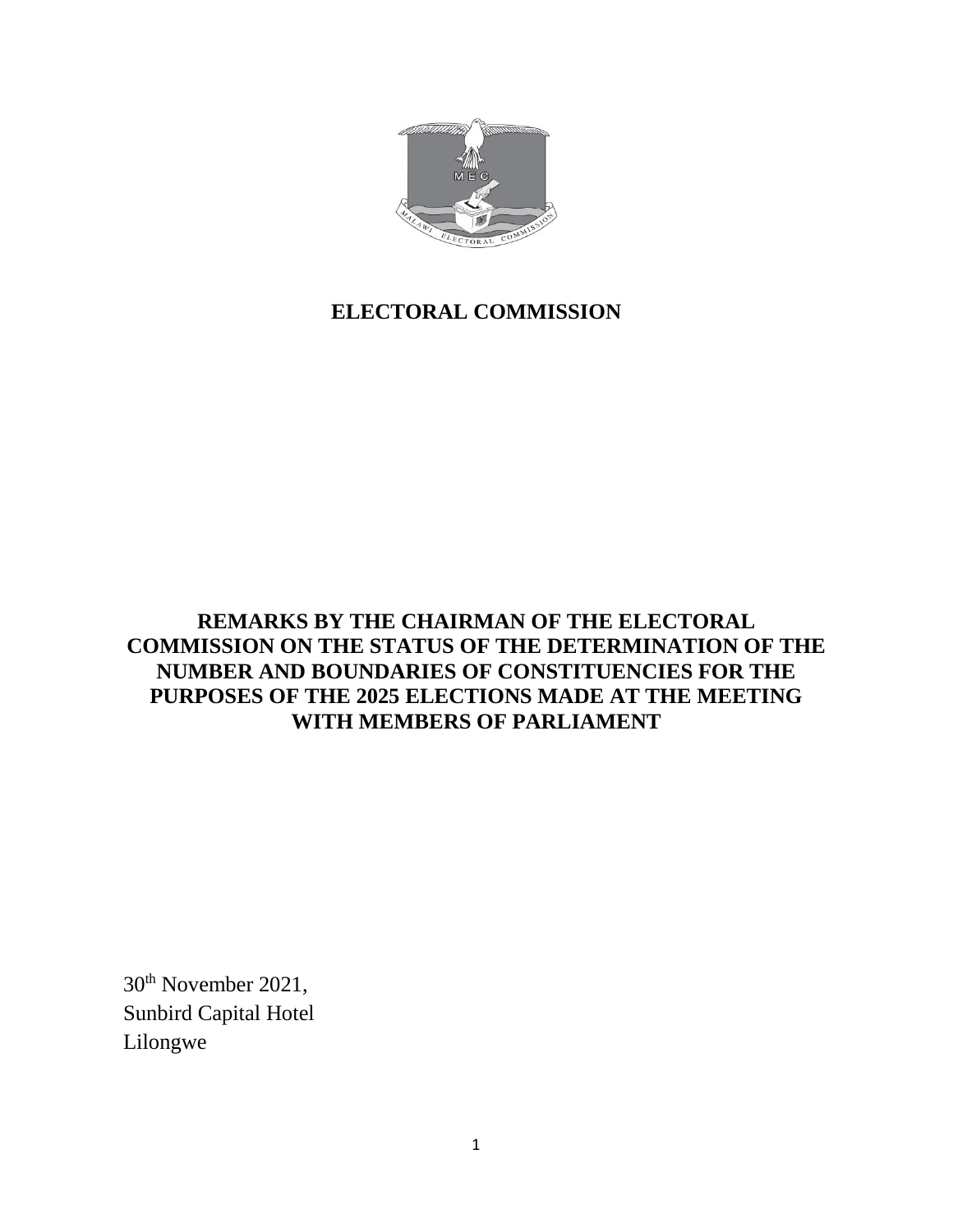Let me on behalf of:

- My fellow MEC Commissioners
- MEC Acting Chief Elections Officer, Mr Harris Potani
- Management and staff from MEC

# Welcome

- The Speaker of Parliament, Right Hon Catherine Gotani Hara, MP
- The First Deputy Speaker, Hon Madalitso Kazombo, MP
- The Second Deputy Speaker, Hon Aisha Annie Adams, MP
- All Cabinet ministers
- Leader of the House, Hon Richard Chimwendo Banda, MP
- Leader of Opposition, Hon Kondwani Nankhumwa, MP
- Parliamentary Service Commissioners
- Hon Alfred Jiya, Member of Parliament for Lilongwe City Centre
- All Honourable Members of Parliament
- Staff from Malawi Parliament Secretariat
- Ladies and gentlemen

Honourable Speaker and Members of Parliament,

It is pleasing to me as Chairman of the Electoral Commission and to my fellow members of the Commission that we have been given an opportunity to have this meeting with members of Parliament to give you and update on the progress which the Commission has made in the exercise of determining number of Constituencies and the drawing of Boundaries.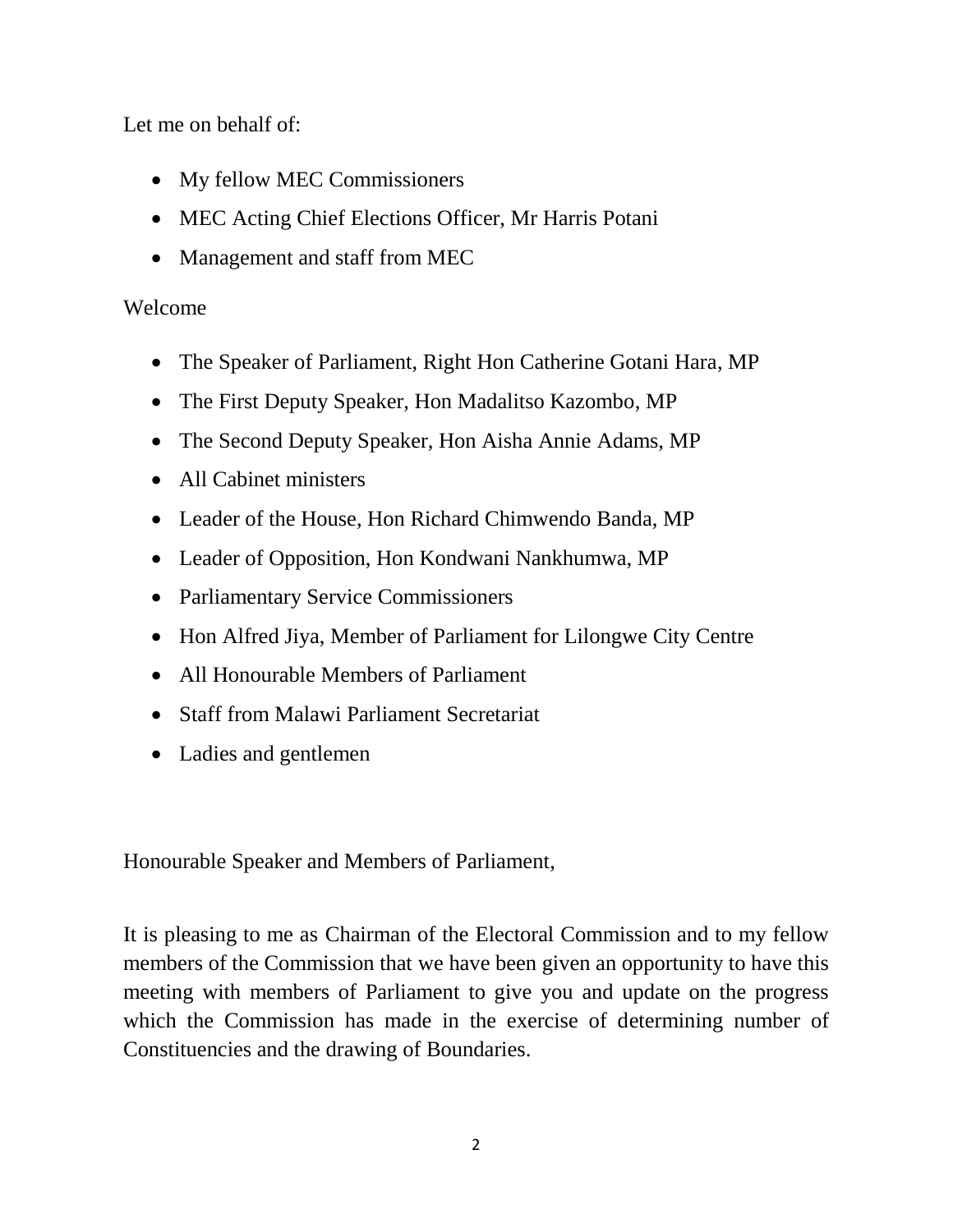The Commission would like to express its sincere appreciation in that regard considering that Parliament forms part of the most important stakeholders to this exercise.

Honourable Speaker and Members of Parliament,

I will now proceed to address you as follows:

## **Introduction**

The Commission is in the process of reviewing constituency and ward boundaries to ensure that it discharges its responsibility to review constituency boundaries as provided under the Constitution of the Republic of Malawi (the "Constitution") and the Electoral Commission Act. It is a requirement that constituency boundaries must be reviewed at intervals of five years. However, the exercise has not been comprehensively undertaken since 1998.

**Section 76 (2) (a) and (b) of the Constitution** sets the parameters within which this mandate is to be exercised. Section 76 (2) (a) and (b) reads:

"The duties and functions of the Electoral Commission shall include-

*(a) To determine constituency boundaries impartially on the basis of ensuring that constituencies contain approximately equal numbers of voters eligible to register, subject only to consideration of:* 

*(i) Population density* 

*(ii) Ease of communication; and* 

*(iii) Geographical features and existing administrative boundaries* 

*(b) To review existing constituency boundaries at intervals of not more than five years and alter them in accordance with the principles laid down in subsection (2) (a) above.* (**Emphasis Added**)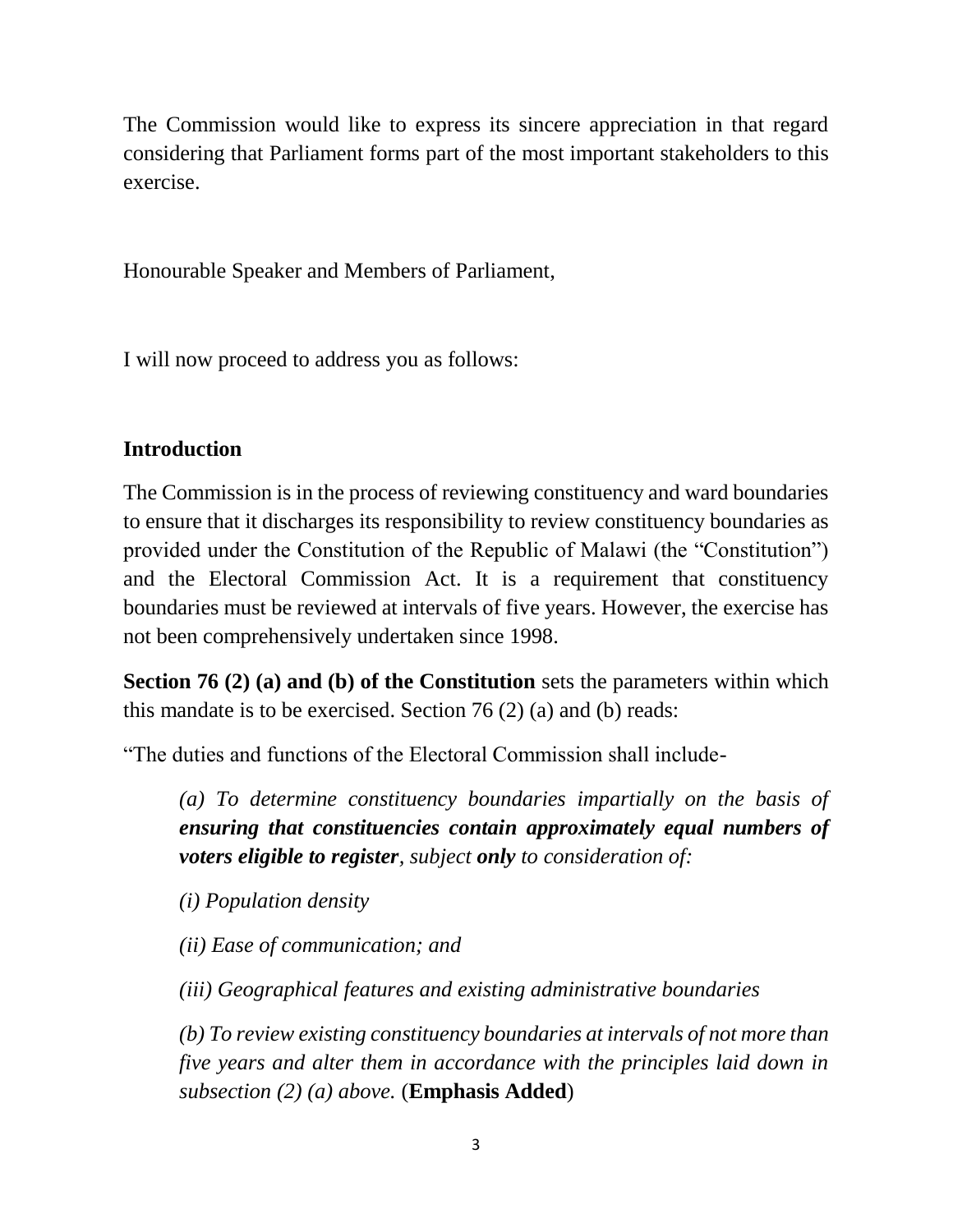In addition to painstakingly applying the criteria in Section 76 (2) of the Constitution, in the interests of attaining objective outcomes that take into account the views of other key stakeholders, the Commission received very broad views through a nationwide sensitization campaign.

The actual methodology adopted by the Commission for determining the specific number of constituencies per council reflects the legal principles and factors that are explicitly outlined by the relevant constitutional and statutory provisions. Using these factors and principles, the Commission has generated an articulated mathematical formula for all factors that are capable of being represented by a coherent mathematical model; these are the primary factor of number of eligible voters per constituency as well as the first subsidiary principle of population density.

All other subsidiary factors that could not realistically be reduced into such a mathematical formula, namely ease of communication, geographical features as well as existing administrative boundaries, have been applied separately in order to determine the final number of constituencies per Council.

Honourable Speaker and Members of Parliament,

Guided by the requirement that constituency boundaries must be drawn in a manner that ensures that constituencies contain approximately equal numbers of voters eligible to register, the Commission has come up with a weighted formula which represents the population of voters eligible to register to vote and the land size of the particular council as a total ratio of 10 (also referred to as "Total Quota"). The 2025 projected population of voters eligible to register to vote used has been sourced from the National Statistics Office projections. Therefore, considering that population of voters eligible to register to vote is the paramount consideration it has been assigned a total weighting of 9 (out of 10), whereas land size has been assigned a total weighting of 1.

Thus, the mathematical formula that the Commission used may be stated as follows: - **Total Quota (TQ) = Land Quota (LQ) + Population Quota (PQ).** To reiterate  $TO = LQ + PQ$ . The 3rd Column in the Table below, represents the number of seats that would be proposed per council if only the mathematical formula were used. In other words, in the First Stage, the Commission arrived at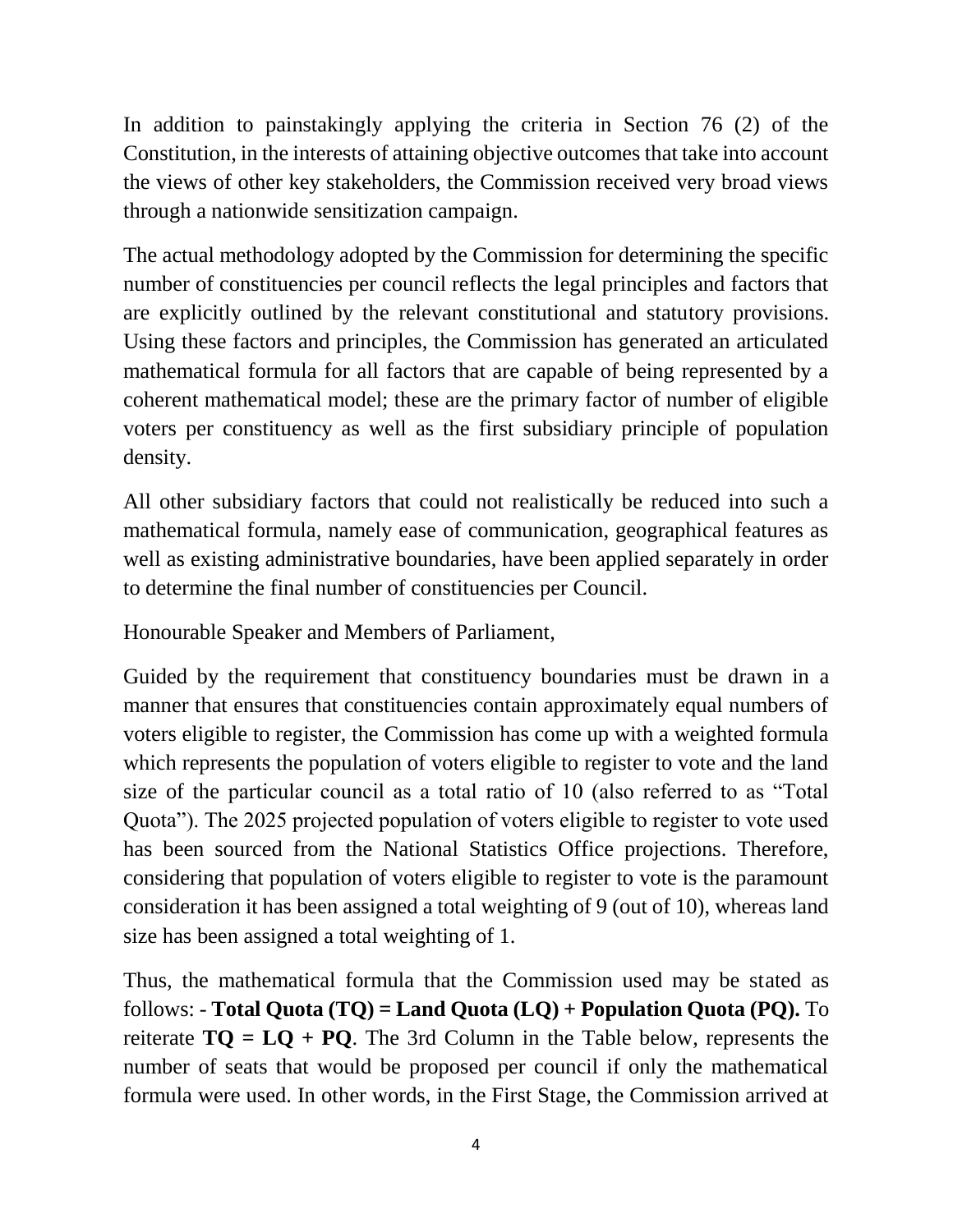the initial number of constituencies as determined using the population of voters eligible to register to vote and the land size of each council. This was a purely scientific process which could not conclude the entire activity comprehensively as it excludes the other factors that Section 76 (2) of the Constitution subjects the exercise to; namely;

- (i) geographical features;
- (ii) ease of communication; and
- (iii) administrative authorities.

In the Second Stage, the Commission considered separately the other criteria as they applied to each council. Based on this elaborate deliberative process, the proposed number of seats per council was further revised as outlined in column 4 of the **Table Below**.

|                                        |  |  |  |  | TABLE SHOWING REVISIONS AND FINAL DETERMINATION OF |  |  |
|----------------------------------------|--|--|--|--|----------------------------------------------------|--|--|
| <b>CONSTITUENCIES FOR EACH COUNCIL</b> |  |  |  |  |                                                    |  |  |

| Council      | <b>Current</b>          | No. from       | No. from       | Gain/Loss      | <b>Final</b>            |
|--------------|-------------------------|----------------|----------------|----------------|-------------------------|
|              | No. of                  | <b>Stage</b>   | <b>Stage</b>   | $(+/-)$        | <b>Determination</b>    |
|              | <b>Seats</b>            | One            | Two            |                |                         |
| Chitipa      | 5                       | 3              | $\overline{2}$ | $\overline{0}$ | 5                       |
| District     |                         |                |                |                |                         |
| Karonga      | 5                       | $\overline{4}$ | $\mathbf{1}$   | $\theta$       | 5                       |
| District     |                         |                |                |                |                         |
| Karonga      | $\boldsymbol{0}$        | $\overline{0}$ | $\mathbf{1}$   | $+1$           | $\mathbf{1}$            |
| Town         |                         |                |                |                |                         |
| Nkhata-      | 6                       | $\overline{4}$ | $\overline{2}$ | $\overline{0}$ | 6                       |
| Bay          |                         |                |                |                |                         |
| District     |                         |                |                |                |                         |
| Rumphi       | $\overline{\mathbf{4}}$ | 3              | $\mathbf{1}$   | $\overline{0}$ | $\overline{\mathbf{4}}$ |
| District     |                         |                |                |                |                         |
| Mzimba       | 11                      | 11             | $\overline{2}$ | $+2$           | 13                      |
| District     |                         |                |                |                |                         |
| <b>Mzuzu</b> | $\mathbf{1}$            | $\overline{2}$ | $\mathbf{1}$   | $+2$           | $\overline{\mathbf{3}}$ |
| City         |                         |                |                |                |                         |
| Likoma       | $\mathbf{1}$            | $\overline{0}$ | $\mathbf{1}$   | $\theta$       | $\mathbf{1}$            |
| District     |                         |                |                |                |                         |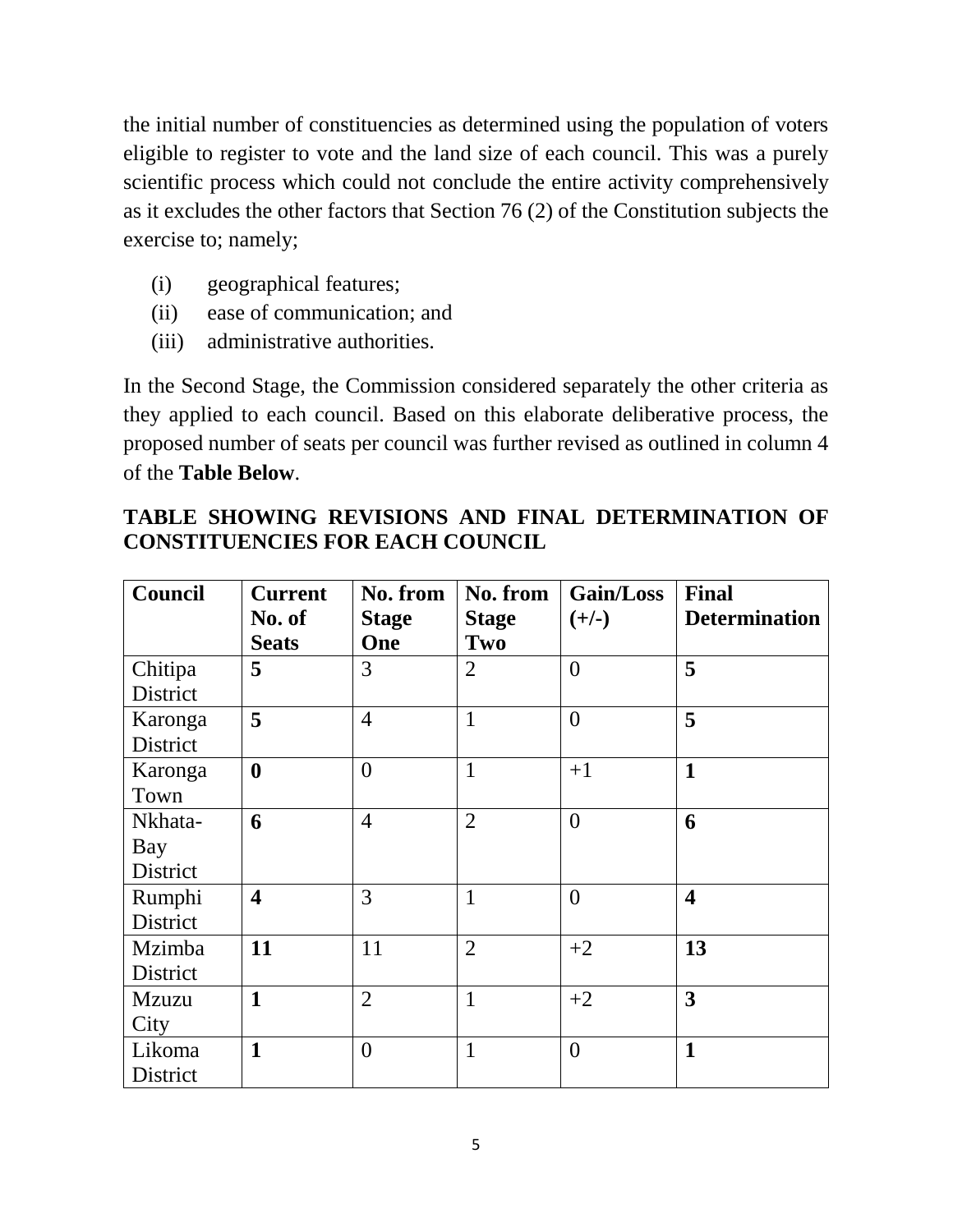| Kasungu       | 9                       | 10             | $\boldsymbol{0}$ | $+1$             | 10                      |
|---------------|-------------------------|----------------|------------------|------------------|-------------------------|
| District      |                         |                |                  |                  |                         |
| Kasungu       | $\boldsymbol{0}$        | $\overline{0}$ | $\mathbf{1}$     | $+1$             | $\mathbf{1}$            |
| Municipal     |                         |                |                  |                  |                         |
| Nkhotakota    | $\overline{\mathbf{5}}$ | $\overline{4}$ | $\mathbf{1}$     | $\overline{0}$   | $\overline{\mathbf{5}}$ |
| District      |                         |                |                  |                  |                         |
| Ntchisi       | $\overline{\mathbf{4}}$ | $\overline{4}$ | $\mathbf{1}$     | $+1$             | 5                       |
| District      |                         |                |                  |                  |                         |
| Dowa          | $\overline{7}$          | 9              | $\mathbf{1}$     | $+3$             | 10                      |
| District      |                         |                |                  |                  |                         |
| Salima        | 5                       | 5              | $\mathbf{1}$     | $+1$             | 6                       |
| District      |                         |                |                  |                  |                         |
| Lilongwe      | 17                      | 18             | $\mathbf{1}$     | $+2$             | 19                      |
| District      |                         |                |                  |                  |                         |
| Lilongwe      | 5                       | 11             | $\mathbf{1}$     | $+7$             | 12                      |
| City          |                         |                |                  |                  |                         |
| Mchinji       | 6                       | $\overline{7}$ | $\overline{0}$   | $+1$             | $\overline{7}$          |
| District      |                         |                |                  |                  |                         |
| Dedza         | 8                       | 9              | $\mathbf{1}$     | $+2$             | 10                      |
| District      |                         |                |                  |                  |                         |
| Ntcheu        | $\overline{7}$          | $\overline{7}$ | $\mathbf{1}$     | $+1$             | 8                       |
| District      |                         |                |                  |                  |                         |
| Mangochi      | 12                      | 12             | $\boldsymbol{0}$ | $\boldsymbol{0}$ | 12                      |
| District      |                         |                |                  |                  |                         |
| Mangochi      | $\boldsymbol{0}$        | $\overline{0}$ | $\mathbf{1}$     | $+1$             | $\mathbf{1}$            |
| Municipal     |                         |                |                  |                  |                         |
| <b>Balaka</b> | $\overline{\mathbf{4}}$ | $\overline{4}$ | $\mathbf{1}$     | $+1$             | 5                       |
| District      |                         |                |                  |                  |                         |
| Machinga      | $\overline{7}$          | $\overline{7}$ | $\mathbf{1}$     | $+1$             | 8                       |
| District      |                         |                |                  |                  |                         |
| Zomba         | $\boldsymbol{9}$        | 8              | $\mathbf{1}$     | $\overline{0}$   | 9                       |
| District      |                         |                |                  |                  |                         |
| Zomba         | $\mathbf{1}$            | $\mathbf{1}$   | $\mathbf{1}$     | $+1$             | $\overline{2}$          |
| City          |                         |                |                  |                  |                         |
| Chiradzulu    | 5                       | $\overline{4}$ | $\mathbf{1}$     | $\overline{0}$   | 5                       |
| District      |                         |                |                  |                  |                         |
| Blantyre      | 5                       | 5              | $\mathbf{1}$     | $+1$             | 6                       |
| District      |                         |                |                  |                  |                         |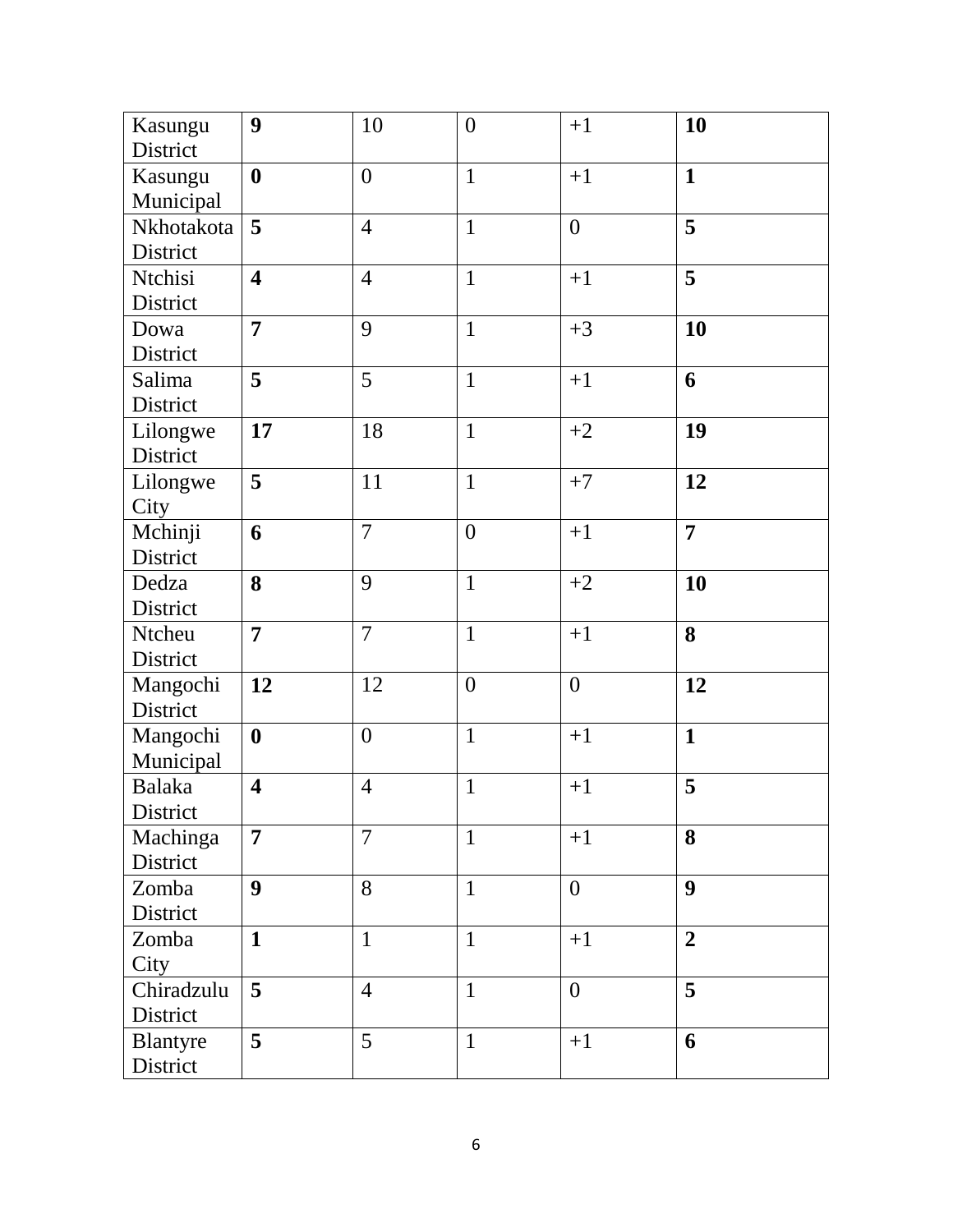| Blantyre     | 8                | 9              | $\mathbf{1}$   | $+2$           | 10                      |  |
|--------------|------------------|----------------|----------------|----------------|-------------------------|--|
| City         |                  |                |                |                |                         |  |
| Mwanza       | $\overline{2}$   | $\overline{2}$ | $\overline{0}$ | $\overline{0}$ | $\overline{2}$          |  |
| District     |                  |                |                |                |                         |  |
| Neno         | $\overline{2}$   | $\overline{2}$ | $\mathbf{1}$   | $+1$           | $\overline{\mathbf{3}}$ |  |
| District     |                  |                |                |                |                         |  |
| Thyolo       | $\overline{7}$   | $\overline{7}$ | $\mathbf{1}$   | $+1$           | 8                       |  |
| District     |                  |                |                |                |                         |  |
| Luchenza     | $\boldsymbol{0}$ | $\overline{0}$ | $\mathbf{1}$   | $+1$           | $\mathbf{1}$            |  |
| Municipal    |                  |                |                |                |                         |  |
| Phalombe     | 5                | $\overline{4}$ | $\mathbf{1}$   | $\overline{0}$ | 5                       |  |
| District     |                  |                |                |                |                         |  |
| Mulanje      | 9                | $\overline{7}$ | $\overline{2}$ | $\overline{0}$ | $\boldsymbol{9}$        |  |
| District     |                  |                |                |                |                         |  |
| Chikwawa     | 6                | 6              | $\mathbf{1}$   | $+1$           | $\overline{7}$          |  |
| District     |                  |                |                |                |                         |  |
| Nsanje       | 5                | 3              | $\overline{2}$ | $\overline{0}$ | 5                       |  |
| District     |                  |                |                |                |                         |  |
| <b>Total</b> | 193              | 192            | 37             | 35             | 228                     |  |
| Number of    |                  |                |                |                |                         |  |
| <b>Seats</b> |                  |                |                |                |                         |  |

#### **Question of Economic Viability of Boundary Review Exercise**

One issue that was raised by some key stakeholders, that needs specific mention is that of the economic viability of the review process bearing in mind the economic realities in Malawi. The Commission whilst appreciating the importance of economic considerations, nevertheless resolved to remain faithful to discharging its functions within the framework of the existing legal instruments. To wit, Section 76 (2) of the Constitution which enjoins the Commission 't*o determine constituency boundaries impartially on the basis of ensuring that constituencies contain approximately equal numbers of voters eligible to register, subject only to consideration of: (i) Population density, (ii) Ease of communication; and (iii) Geographical features and existing administrative boundaries*.

#### **Value, content and extent of stakeholder engagements**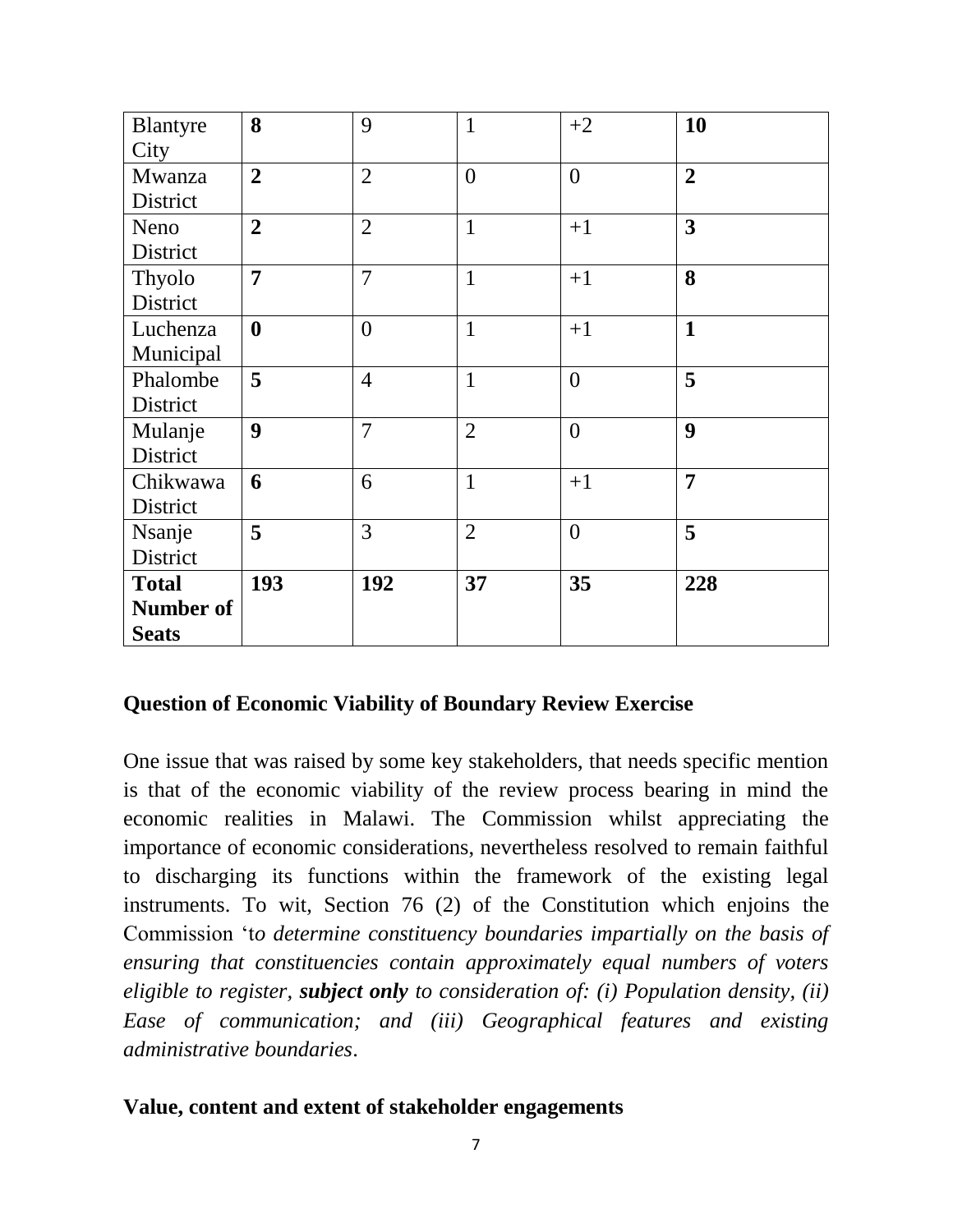Extensive stakeholder consultations provided data which Commission considered when arriving at its decision. In its nationwide consultations the Commission met with over 3000 different stakeholders through a series of meetings at each Council which had been preceded by engagements with political party and other civic leaders as follows:

- 1. 6 6<sup>th</sup> April 2021-Meeting with Leaders of the Malawi Congress Party
- $2.$ 7<sup>th</sup> April 2021-Meeting with Leaders of UTM
- $3<sub>1</sub>$ 8<sup>th</sup> April 2021-Meeting with the Democratic Progressive Party
- $\overline{4}$ . 9<sup>th</sup> April 2021 -Meeting with Leaders of the People's Party.
- 5. 13th April 2021-Meeting with United Democratic Front.
- 6. 13th May 2021 Leaders of AFORD and other Political Parties not represented in Parliament
- 7. 19th May 2021-Interface with members of NECOF and CSOs
- 8. 19<sup>th</sup> May 2021 Interface with Members of Parliament
- 9.  $20^{th}$  May 2021 Meeting with Media Managers
- 10. 9<sup>th</sup> September 2021-Meeting with the Public Affairs Committee

The other people consulted included academia, civil society organizations, faith and traditional leaders, youth and women representatives as well as ordinary interested citizens.

Honourable ladies and gentlemen,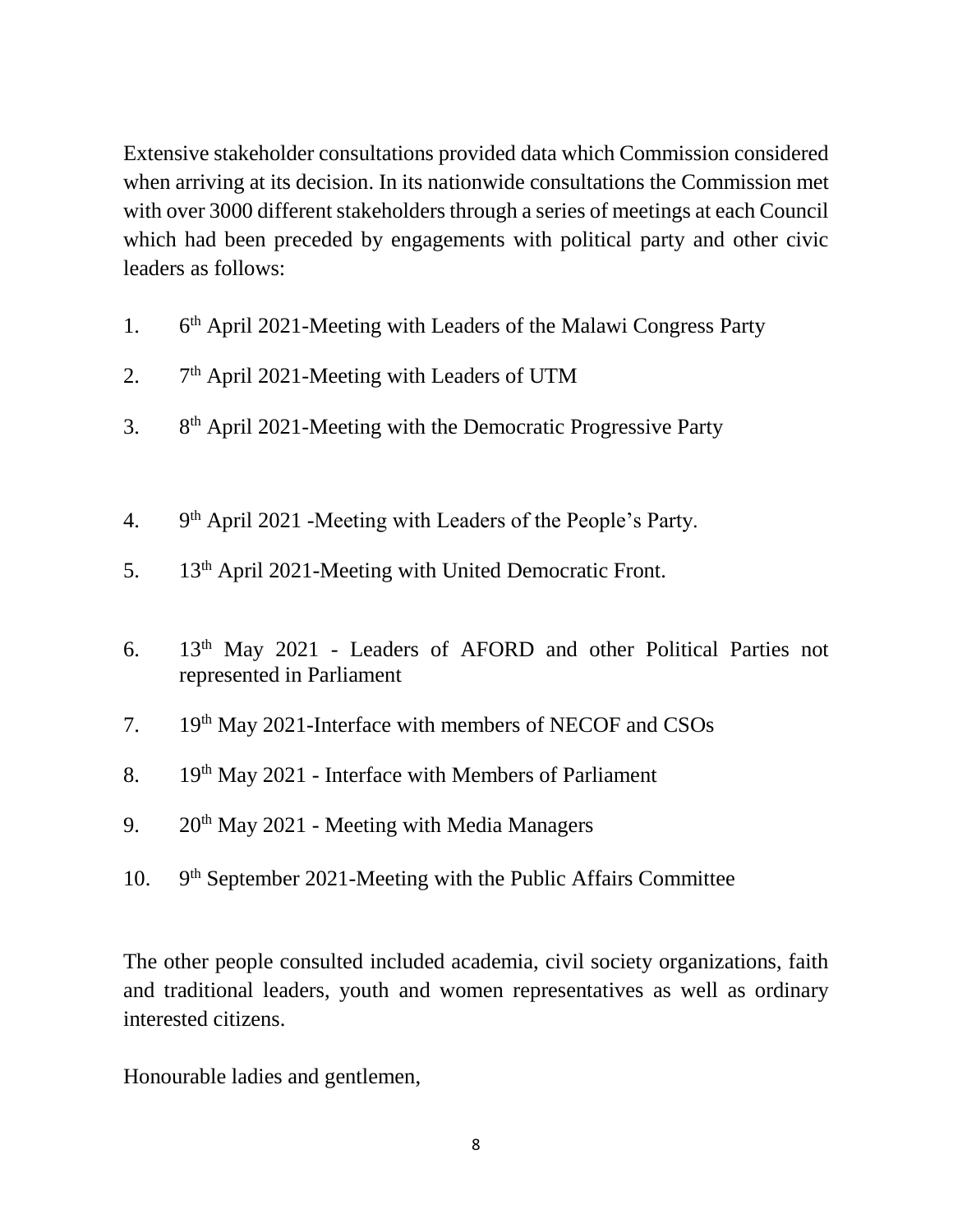Throughout these meetings the Commission was quite keen to emphasize the central role of the relevant legal stipulations in guiding the distribution of constituencies as we undertake the review of boundaries. Whilst some stakeholders questioned the economic viability of the process, we have remained committed to discharging our functions within the framework of the existing legal instruments.

## **Rationale for Revised Number of Constituencies**

The Commission has established Constituency and Ward Boundary Review Teams (CWBRT) for each council. These teams, which have a technical mandate, have been deployed to go and consider the creation of fresh boundaries in each council. Before these CWBRTs could be deployed, it was the responsibility of the Commission to determine the number of seats per each council. The process followed in undertaking that exercise was a quite elaborate mathematical process. We worked out the figures that would ensure precise size based on population of eligible voters as well as population density. Because of the challenge of reducing the other elements under section 76(2) of the Constitution into a simple formula, the Commission had to apply those criteria on a council-by-council basis.

It would be inaccurate to suggest that the Commission totally ignored the economic implications of any proposed boundary review process: from our extensive public consultations (which were broadcast live on Facebook) it would be no exaggeration to say that almost each council without exception demanded some form of increment in the number of seats. Looking at the table below, the Commission has clearly not succumbed to those demands because they firstly did not have any objective legal justification and secondly since they would create an enormous burden on our public purse.

#### **Democratic imperative for earnest stakeholder consultations**

The Commission undertook the stakeholder sensitization and consultations in earnest: within the context of democratic legitimacy, the views of ordinary rural citizens on any national matter carry similar weight to those of their learned urban compatriots. Thus, when the Commission is exercising its boundary review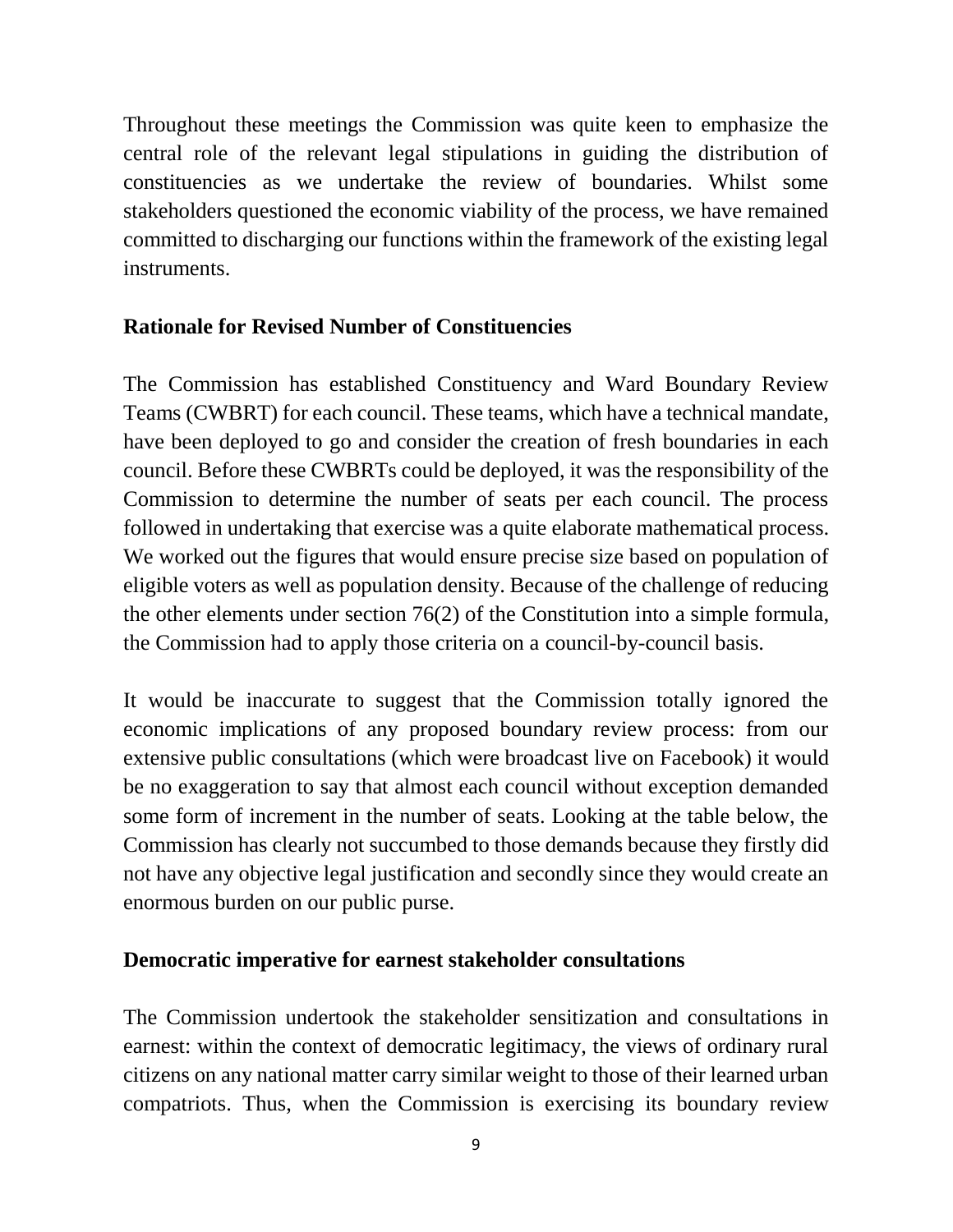mandate it must act with the utmost fidelity to democratic principles of inclusion and equality in order to ensure legitimacy of its decisions.

In that regard, one has to remember that the validity and value of any views is not dependent on anything other than the constitutional imperative for affording everyone an opportunity to influence the outcome of the process on an objective and transparent basis. Since equality of the vote is the foundational yardstick for the entire process, then all stakeholders' views need to be properly accounted for in performing this delicate democratic function. Access to technology and other public media which have the capacity to amplify the voice behind one particular perspective should not unduly distort the overall significance of such a position.

That is one reason why the Commission took the deliberate decision of physically travelling to the various councils in order to ensure that we have access to the broadest range of perspectives available on this very important matter. The Commission is fully aware of the sensitivity and significance of the boundary review process to our democratic landscape: the process of public engagement is designed to reflect the tenet of effective stakeholder consultation on matters that affect their core democratic interests.

Given the level of interest the whole business has generated from the outset, it might have been easy for the Commission to adopt the simple and populist approach of avoiding upsetting the *status quo*. However, the very articulate representations we have received as well as the urgency with which those have been conveyed left little doubt about the timeliness of the process in seeking to restore some equilibrium to the distribution of our constituencies.

Equal representation being so basic to a system of representative democracy, the Commission has embraced its constitutional mandate fully with a view to remedying the imbalances that have arisen in over two decades of inaction as far as the role of reviewing constituency boundaries is concerned. In other words, the views gathered through our travels across the breadth and length of Malawi, made it quite clear that this process was eagerly awaited in the various councils and the Commission is under no illusion about the enormity of the exercise currently under way.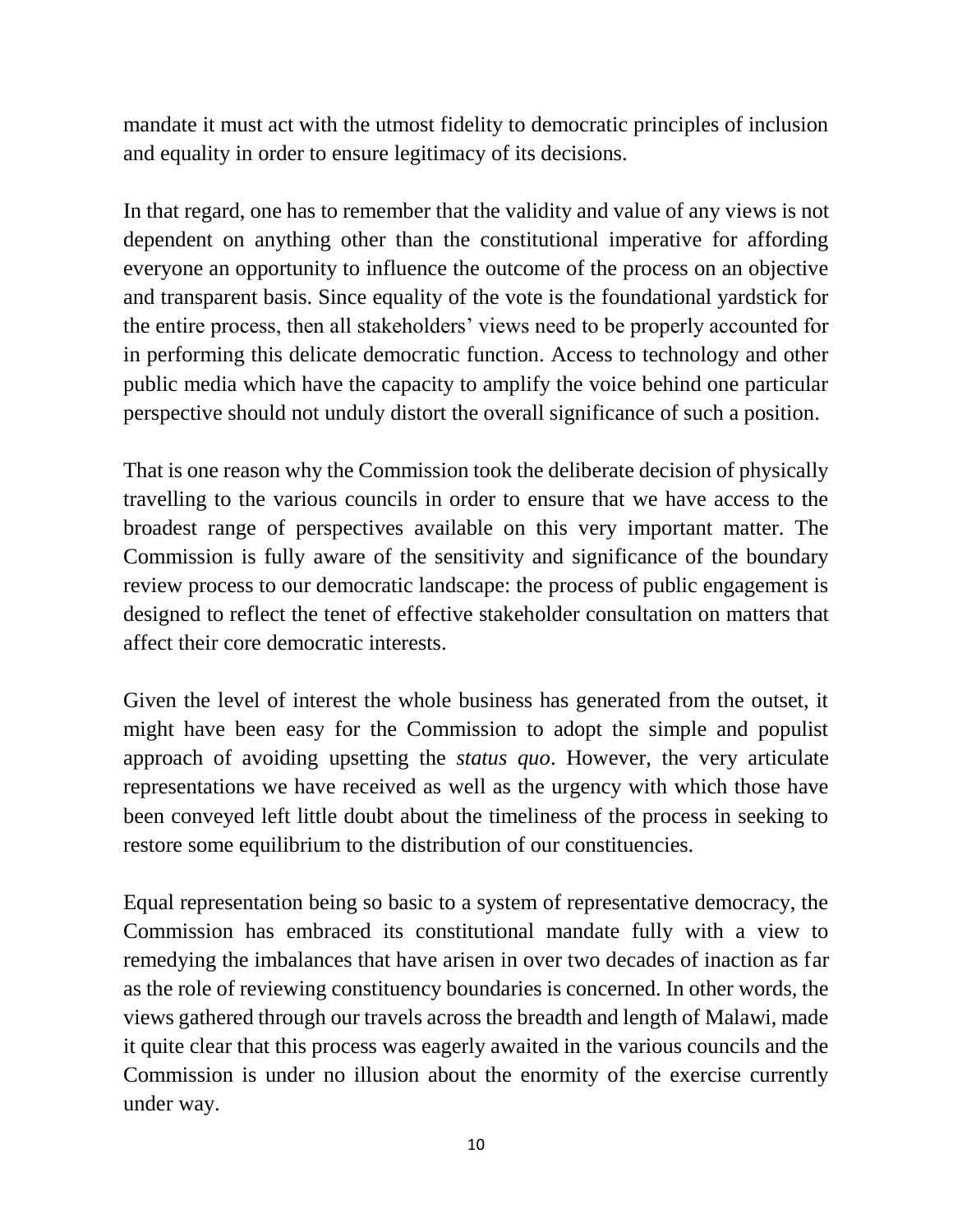The Commission has the unenviable task of seeking to reconcile what might sometimes appear to be irreconcilable expectations from various quarters. In order to attain such a delicate balance, the Commission has been quite keen to emphasize the centrality of the applicable legal and constitutional provisions in prescribing relevant factors for consideration. We have expressed our commitment to carry out the assignment independent of any political or other external influence; by disclosing the methodology and the plan we intend to follow; the Commission wishes to remain fully accountable in law and in practice to the people of Malawi.

In the course of engaging various stakeholders, some made proposals similar to what has dominated the discussion recently, even questioning the economic viability of the entire process. In the mind of the Commission, our democratic duty and constitutional responsibility is to perform the functions outlined in the relevant instruments at present: in this regard, there is a subsisting need to review constituency boundaries in order to correct any distortions arising by reason of demographic or other developments. Within the context of democratic governance and the rule of law, the Commission must always endeavor to uphold its oath of office in order to cultivate the right values for public institutions.

#### **Public Debate and Criticism Very Welcome**

The Commission is very grateful for the level of interest its recent report has generated so far about constituency boundary review. As a body discharging a constitutional function, public discussion and criticism of our work is inevitable and indeed a welcome aspect of a healthy democratic accountability matrix. In that vein, the Commission would like to assure all stakeholders that our implementation program for this process has made further provision for direct engagement with everyone at an appropriate stage before we finalize the assignment. In order to discharge our responsibility competently, the Commission must pay close attention to what it understands to be the parameters defined for this activity in the law as it now stands.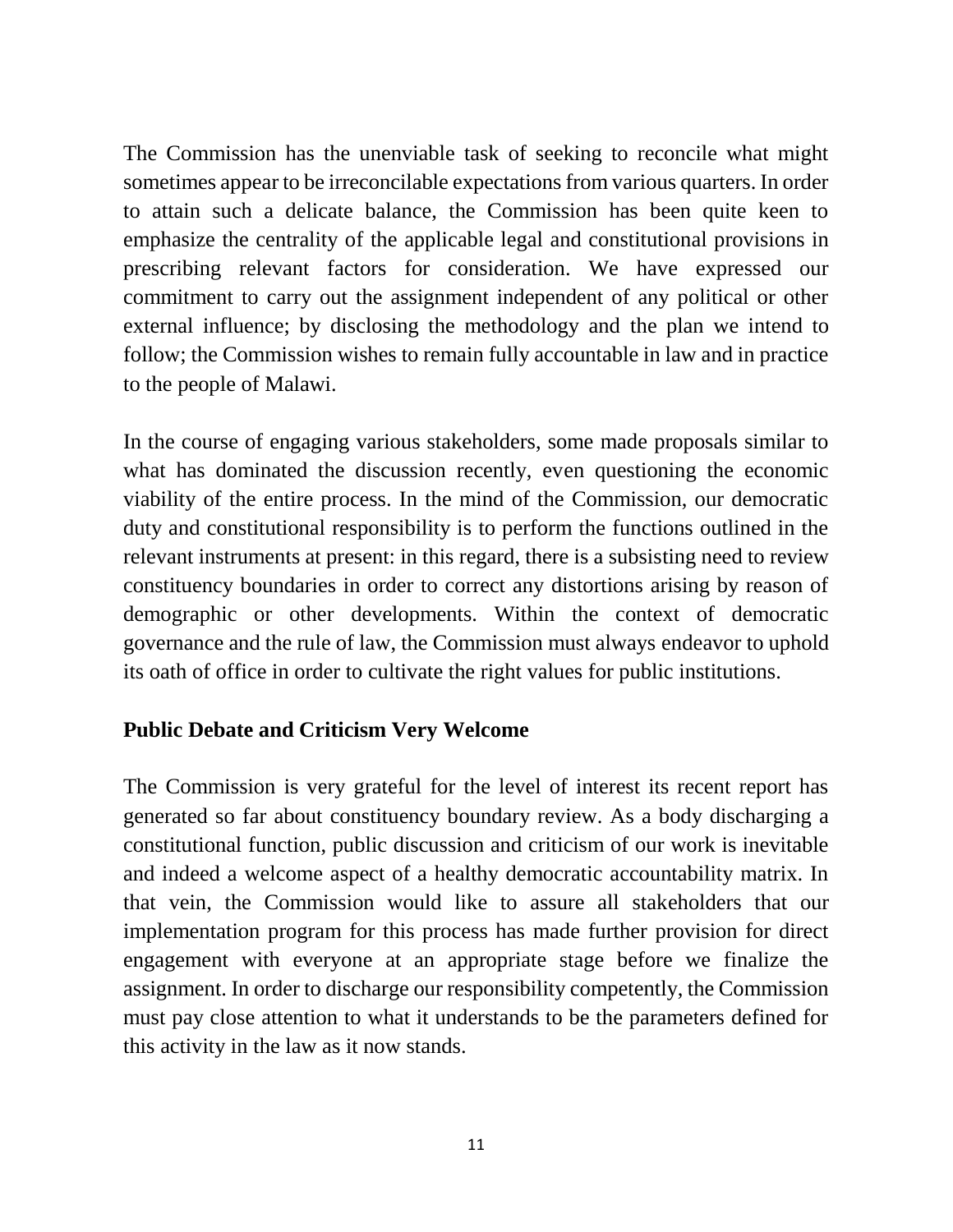Robust public debate and stakeholder criticism of this work can only enhance the quality and validity of the final report out of this process. We remain committed to full public accountability and accept with utmost humility the onerous responsibility this office confers upon our shoulders in our evolving democratic nation.

# **Next Immediate Steps and General Way Forward**

As the Commission proceeds with the work, the presentation of the revised distribution of constituencies means that as far as the 2025 General Elections are concerned all boundaries have been abolished. The Commission has deployed Constituency and Ward Boundary Review Teams (CWBRT) across the whole country; their task is to physically (and technologically) ascertain what the new boundaries would look like. The reports from the CWBRTs will form the basis for consideration and determination of the Commission of the specific fresh constituency and ward boundaries in all the councils across Malawi.

Once that formal determination has been done, fresh maps will be generated and circulated to each council for public viewing in the months of February to March 2022. Thereafter, the Commission will undertake another nationwide tour in order to engage the various stakeholders directly in a series of public hearings. On that occasion, the Commission will have the duty of addressing any queries or observations emerging from the gatherings. In addition, the Commission will arrange special engagements with members of various political parties, CSOs and other stakeholders we interacted with at the onset of the entire process.

Above all, the Commission will have an opportunity to engage the National Assembly in order to discuss the draft report emerging from the prior consultations. This will be an opportunity to address any issues of concern from the honorable members who, under the law, will have the final say on whether or not the report will be implemented.

## **Confirmation by the National Assembly**